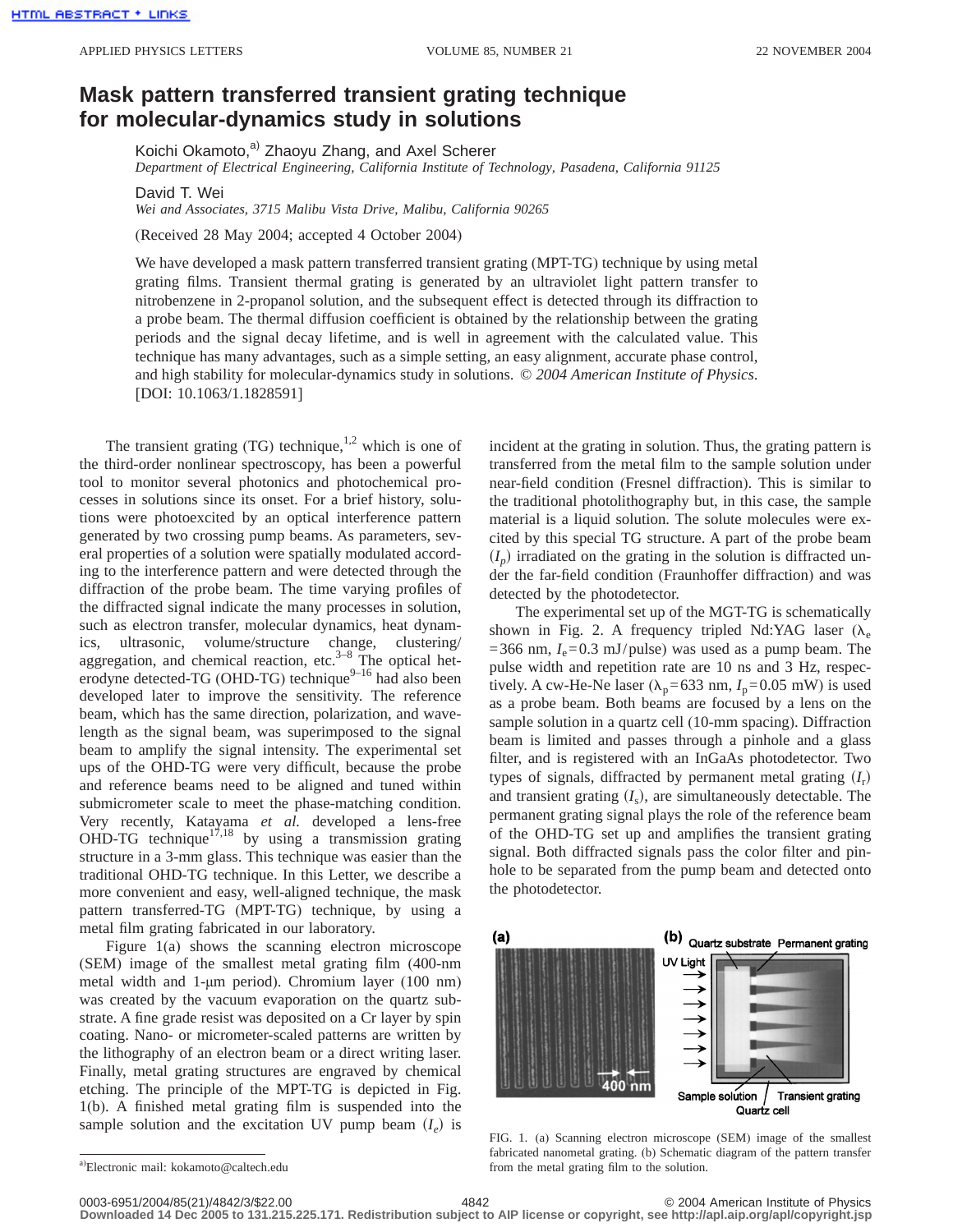

FIG. 2. Experimental set up of the MPT-TG technique with metal grating and the optical configurations of irradiated pump  $(I_e)$  and probe  $(I_n)$  beams, and diffracted reference  $(I_r)$  and signal  $(I_s)$  beams.

The sample solution was nitrobenzene in 2-propanol (5 vol %). The excited energy of nitrobenzene is immediately converted to the molecular vibration, translation, and finally, heat energy. Such nonradiative relaxation processes of nitrobenzene are completed within a very short time scale (a few hundred picosecond).<sup>19</sup> Therefore, nitrobenzene has been used often as the standard solution of the typical heat source (molecular heater) for photothermal measurement.

Figure 3 shows the semilog plot of the time-dependent diffraction signals with (a) micrometer-scaled and (b) nanometer-scaled etch width metal grating, respectively. We found the exponential decay component  $(I<sub>s</sub>)$  superimposed on the large nondecayed offset component  $(I_r)$ . The former is due to the transient grating, while the latter is due to the permanent grating, respectively. According to the theory, detected total signal intensity  $(I_{total})$  can be described by<sup>17,18</sup>

$$
I_{total}(t) = I_r + 2a[\chi^{(3)'}(t)\cos\Delta\phi + \chi^{(3)''}(t)\sin\Delta\phi]I_eI_p
$$
  
+  $|\chi^{(3)}(t)|^2I_e^2I_p$ , (1)

where  $\chi^{(3)}(t)$  and  $\chi^{(3)''}(t)$  are the real and imaginary parts, respectively, of the third-order nonlinear electrical susceptibility  $\chi^{(3)}(t)$ , and *a* is a real constant. The third term indicates the TG signal with usual homodyne detection and is negligible because it involves  $\chi^{(3)}$  in solution and should be very small. Thus, only the second term of Eq.  $(1)$  indicates  $I_s$ . In this case,  $\chi^{(3)}(t)$  and  $\chi^{(3)''}(t)$  are equal to the refractive index change  $\delta n(t)$  and the absorbance change  $\delta k(t) = 0$  at 633 nm induced by the transient grating, respectively.  $\Delta \phi$  is the phase difference between  $I_r$  and  $I_p$ . In the OHD-TG techniques, unstable  $\Delta \phi$  has been the main difficulty of the ex-



FIG. 3. Time profile of the diffracted signals with metal grating of (a) 12-, 9-, 6-, and 3-µm periods and (b) 1-µm period. The dashed lines were fitted by the exponential functions.



FIG. 4. Relationship between the square of the grating constants  $(q^2)$  and the decay rate  $(k<sub>th</sub>)$  of the TG signals. This slope indicates the thermal diffusion coefficient.

perimental set up. However, in our set up,  $\Delta \phi$  is decided only by the structure and thickness of the metal grating. Therefore, the phase stability is excellent without the tuning of beam lines in this set up. Thus,  $\sin \Delta \phi$  in Eq. (1) should be a constant, and  $I_s$  should be proportional to  $\delta n(t)$ .

The spatial modulation of the optical intensity  $(\delta I_e)$  induced the spatial modulation of the population of the molecular excited states  $(\delta P)$ , temperature  $(\delta T)$ , and density of solvent ( $\delta\rho$ ). Namely,  $\delta n$  should be attributed to  $\delta T$  and  $\delta\rho$  in this time scale. Temperature rising increase  $\delta \rho$ , which decrease  $\delta n$ . Therefore, the spatial distribution of temperature (thermal grating) was created, and the signal decay shows the thermal diffusion processes in solution. By solving the Fourier's diffusion equation, the time profile of  $\delta n(t)$  is given  $by<sup>20</sup>$ 

$$
\delta \hat{n}(t) = \left[ \left( \frac{\partial n}{\partial \rho} \right)_T \left( \frac{\partial \rho}{\partial T} \right) + \left( \frac{\partial n}{\partial T} \right)_\rho \right] \frac{Q}{\rho C_p} \delta l_e [C] \exp(-D_{\text{th}} q^2 t),\tag{2}
$$

where,  $Q$ ,  $C_p$ , and  $[C]$  are the heat energy released from unit molecules, specific heat capacity, and solute molecular concentration, respectively.  $\delta \hat{n}(t)$  is the spatial Fourier component of  $\delta n(t)$ . *q* is the grating constant described by the grating period ( $\Lambda$ ) as  $q=2\pi/\Lambda$ .  $D_{th}$  is the thermal diffusion coefficient of the solution. Therefore, the signal decay rate  $(k<sub>th</sub>=1/\tau)$  obtained by the exponential fitting was described by  $k_{\text{th}} = D_{\text{th}} q^2$ . Figure 4 shows the relationship between  $k_{\text{th}}$ and  $q^2$  at each grating period, where a good linear relationship and the  $D_{th}$  value are shown by the slope. The obtained value  $(D_{th}=7.0\pm0.7\times10^8 \text{ m}^2 \text{ s}^{-1})$  is very close to the calculated value  $(D_{th}=6.8\times10^8 \text{ m}^2 \text{ s}^{-1})$  (Ref. 18) by the thermal conductivity (k) of 2-propanol as  $D_{th} = \frac{\kappa}{\rho C_p}$ . This agreement demonstrates the validity of this method according to the signal analysis above. By the same token, several diffusion processes, such as the molecular diffusion in solution, energy migration in materials, or the carrier diffusion in semiconductors, should be measurable.

The MPT-TG technique should have many merits for photonic and photochemical application. The experimental set up and the beam alignment of the MPT-TG are simpler and easier than those of the usual OHD-TG technique, while it has very high signal sensitivities and signal-to-noise (S/N) ratios for the optical heterodyne detection. The pump and probe beam should be incident at the same spot on the metal

**Downloaded 14 Dec 2005 to 131.215.225.171. Redistribution subject to AIP license or copyright, see http://apl.aip.org/apl/copyright.jsp**